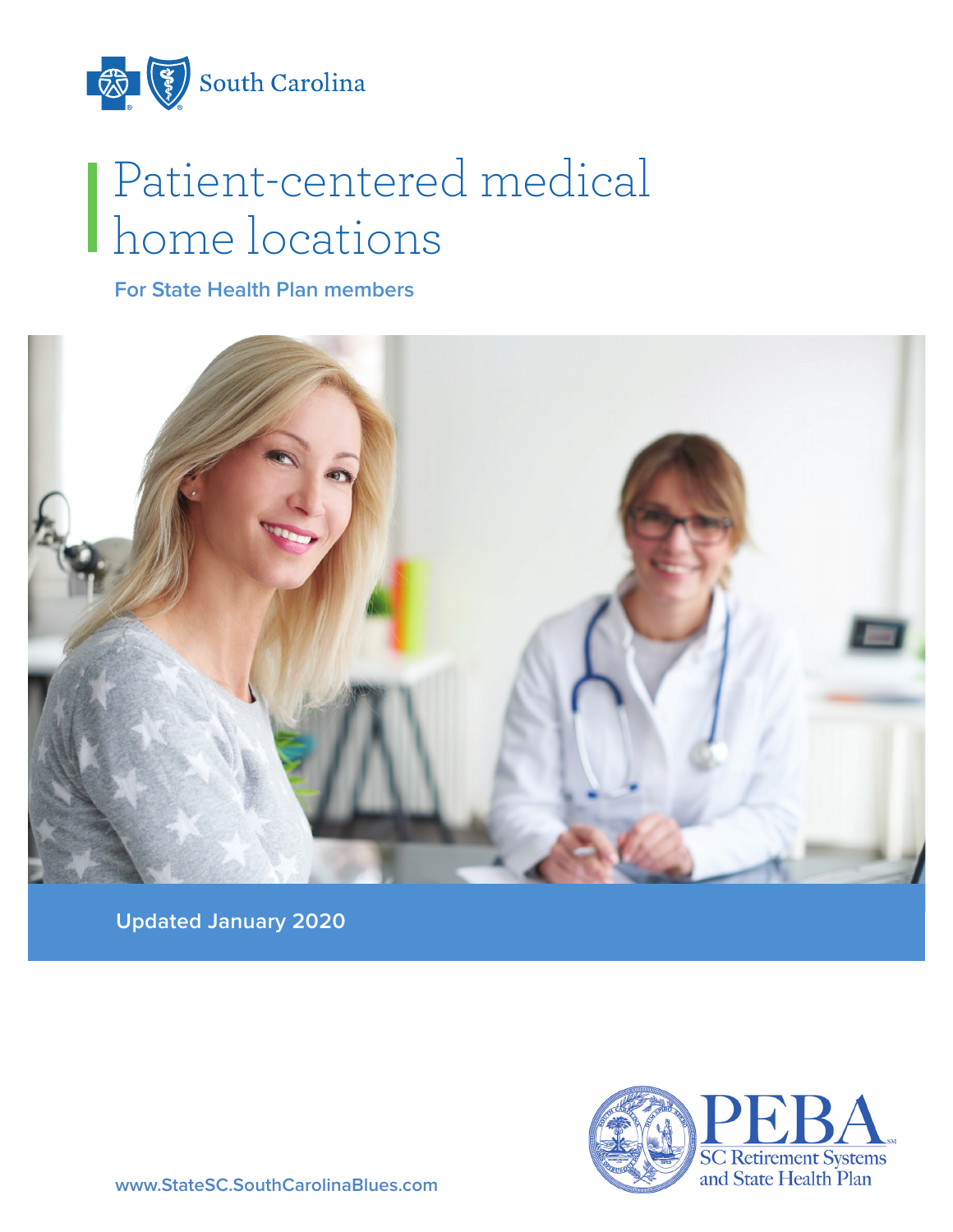# Patient-centered medical home (PCMH) locations

For the most recent PCMH listings by county, visit www.StateSC.SouthCarolinaBlues.com.

## **Abbeville**

#### **Due West Family Medicine**

6 College St., #638 Due West, SC 29639 864-379-2345

#### **Family Medicine Associates**

901 W. Greenwood St., Ste. 9 Abbeville, SC 29620 864-366-9681

## **Aiken**

**Center for Primary Care**  131 Rinehart Way Aiken, SC 29803 803-335-2200

#### **Center for Primary Care**

105 E. Hugh St. North Augusta, SC 29841 803-279-6800

#### **Clyburn Center for Primary Care**

1000 Clyburn Place Aiken, SC 29801 803-380-7000

#### **Clyburn Center for Primary Care – Margaret J. Weston**

1000 Clyburn Place Aiken, SC 29801 803-593-9283

#### **Family Health Care**

120 Darlington Drive Aiken, SC 29803 803-641-1404

## **Rural Health Services Inc. – Aiken**  4645 Augusta Road Beech Island, SC 29842 803-380-7000

## **Anderson**

**AnMed Health Anderson Family Medicine** 2000 E. Greenville St., Ste. 2000 Anderson, SC 29621 864-260-1590

## **AnMed Health Centerville Family Medicine** 1520 Whitehall Road

Anderson, SC 29625 864-226-1899

#### **Anmed Health Cornerstone Family Medicine**  801 E. Greenville St.

Anderson, SC 29261 864-261-8000

#### **AnMed Health**

**Daniel A. Keenan Jr., M.D.** 105 Buford Ave. Anderson, SC 29261 864-225-3316

# **AnMed Health Family Medicine Center** 2000 E. Greenville St., Ste. 3700

Anderson, SC 29621 864-512-1475

#### **AnMed Health Honea Path Family Medicine** 21 S. Shirley Ave. Honea Path, SC 29654 864-369-0552

**Anmed Health Internal Medicine**  2000 E. Greenville St., Ste. 2300 Anderson, SC 29261 864-512-5780

## **Anmed Health Internal Medicine Associates**

2000 E. Greenville St., Ste. 3850 Anderson, SC 29261 864-716-6024

**AnMed Health Iva Family Medicine** 331 Antreville Highway

Anderson, SC 29655 864-348-6122

#### **AnMed Health Lakeside Family Medicine** 4120 Highway 24 Anderson, SC 29626 864-224-4003

**AnMed Health Palmetto Family Medicine** 323 Lebby St. Pelzer, SC 29669 864-947-6666

#### **AnMed Health Pendleton Family Medicine**

1005 Meehan Way Pendleton, SC 29670 864-646-7522

#### **AnMed Health Williamston Family Medicine** 16 Roberts Blvd. Williamston, SC 29697 864-847-7323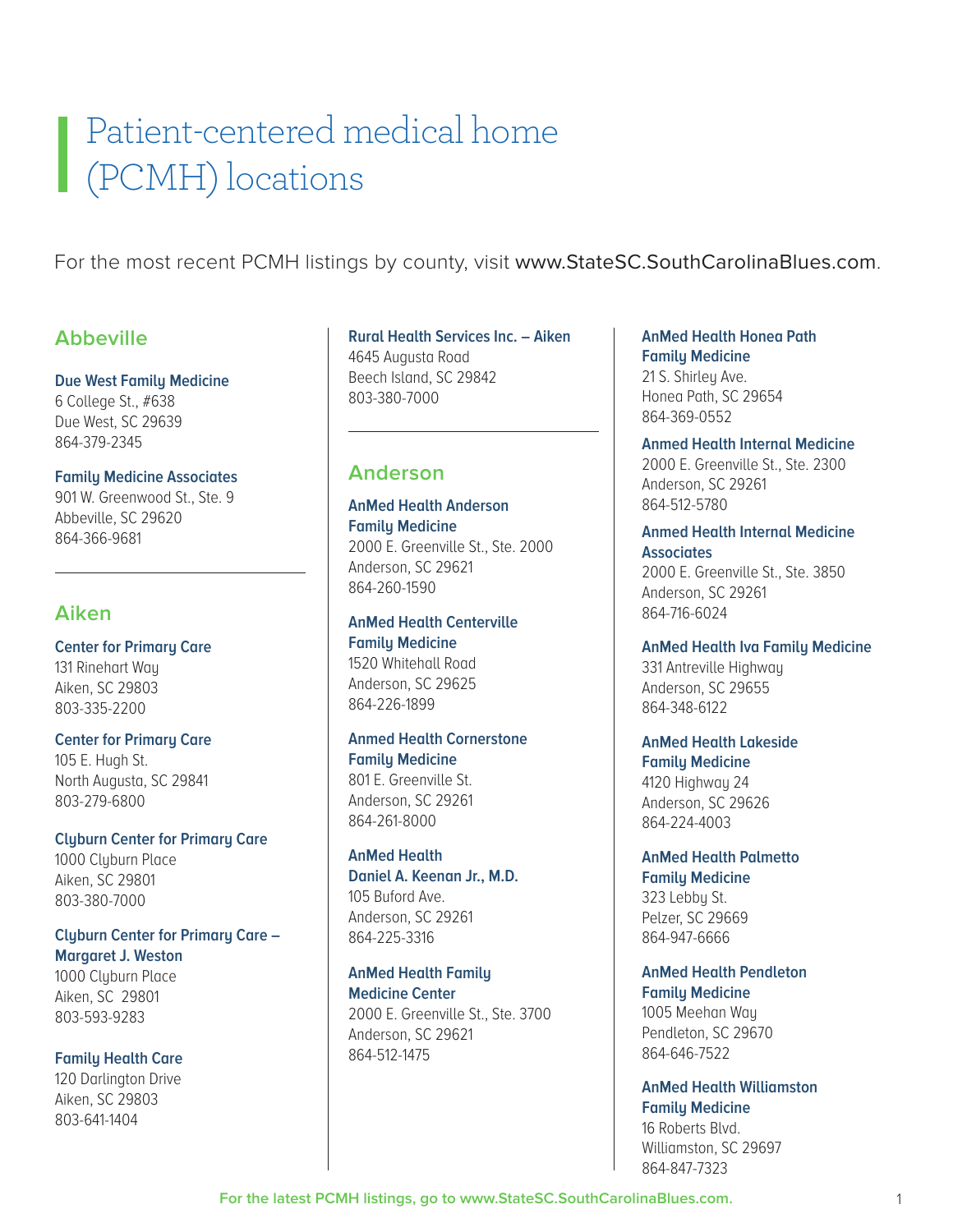#### **AnMed Health Wren Family Medicine**

6650 Highway 81 N. Piedmont, SC 29673 864-512-5910

## **Family & Internal Medicine –**

**Powdersville** 15 Roe Road Greenville, SC 29611 864-295-2308

# **Heritage Pediatrics & Internal**

**Medicine – Wren** 1115 Wren School Road Piedmont, SC 29673 864-859-0740

#### **Piedmont Family Practice**

115 Beattie Park Road Piedmont, SC 29673 864-845-3331

#### **Powdersville Family Practice**

10701 Anderson Road Easley, SC 29642 864-295-2500

# **Powdersville Primary Care**

209 Enterprise Drive Easley, SC 29642 864-365-0290

#### **Primary Care Associates**

2000 E. Greenville St., Ste. 1600 Anderson, SC 29621 864-226-9193

#### **Primary Care Associates**

726 Anderson St. Belton, SC 29627 864-226-9193

**The Children's Medical Center – Powdersville** 112 Commons Blvd.

Piedmont, SC 29673 864-295-8811

# **Bamberg**

**Bamberg Family Practice** 450 North St. Bamberg, SC 29003 803-245-5168

#### **Denmark Medical Center**

1241 Solomon Blatt Blvd. Denmark, SC 29042 803-793-4282

#### **RMC Primary Care – Bamberg**

498 North St. Bamberg, SC 29003 803-245-5144

# **Berkeley**

**Berkeley Family Practice** 2061 Highway 52

Moncks Corner, SC 29461 843-761-8800

## **Cane Bay Primary Care**

1724 State Road, Ste. 6-B Summerville, SC 29486 843-606-7100

#### **Fetter Health Care Network** 1681 Old Highway 6

Cross, SC 29436 843-753-2334

#### **Goose Creek Family Practice** 149 St. James Ave.

Goose Creek, SC 29445 843-553-0526

#### **Hope Clinic, LLC**

110 Executive Park Way Moncks Corner, SC 29461 843-725-4673

#### **Liberty Doctors, LLC**

110 Springhall Drive, Ste. A Goose Creek, SC 29445 843-973-8502

#### **Liberty Doctors, LLC – Carolina Family Medicine**

100 Springhall Drive Goose Creek, SC 29445 843-572-8201

#### **MUSC Health Primary Care –**

**Carnes Crossroads** 2000 1st Ave. Summerville, SC 29486 843-876-7930

**Palmetto Primary Care Physicians**

3495 Iron Horse Road Ladson, SC 29546 843-793-5970

**Palmetto Primary Care Physicians** 110B Springhall Drive Goose Creek, SC 29445 843-735-6233

## **Palmetto Primary Care Physicians**

7 S. Alliance Drive, Ste. 211B Goose Creek, SC 29445 843-553-4383

**Palmetto Primary Care Physicians – Bonneau** 1401 Main St.

Bonneau, SC 29431 843-825-3404

## **Palmetto Primary Care Physicians – Crowfield**

7 S. Alliance Drive, Ste. 201-A Goose Creek, SC 29445 843-553-4383

**Palmetto Primary Care Physicians – Daniel Island** 899 Island Park Drive, Ste. 200 Daniel Island, SC 29492 843-856-6402

# **Palmetto Primary Care Physicians – Live Oak** 401 N. Live Oak Drive, Ste. B

Moncks Corner, SC 29461 843-761-7884

#### **Palmetto Primary Care Physicians – Moncks Corner**

115 Executive Parkway Moncks Corner, SC 29461 843-761-2815

## **Palmetto Primary Care Physicians – Springhall**

110 Springhall Drive, Ste. A Goose Creek, SC 29445 843-266-2520

## **Palmetto Primary Care Physicians –**

**St. Stephen** 104 Funk Ave. St. Stephen, SC 29479 843-567-3206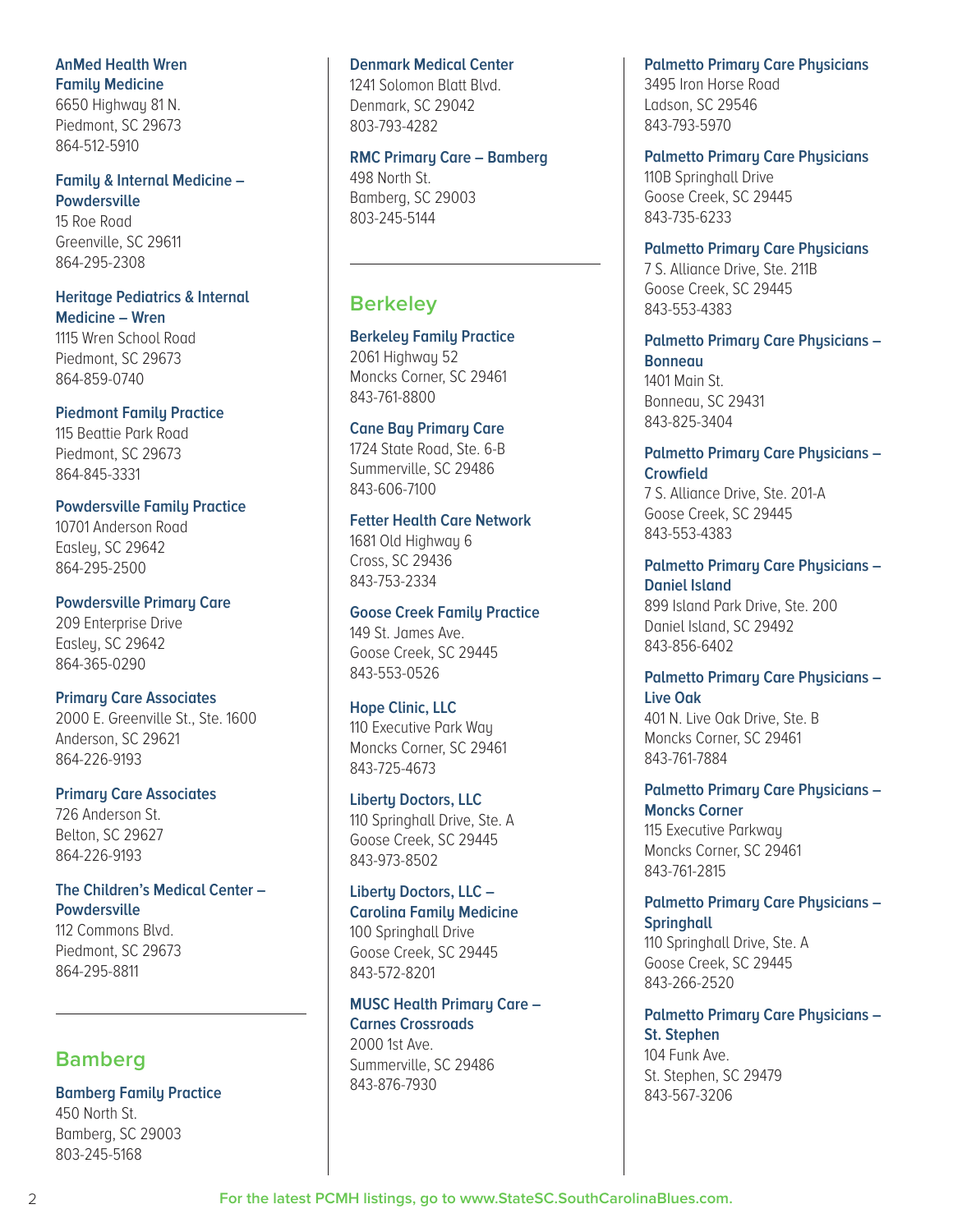#### **Roper St. Francis Physician Partners**

730 Stony Landing Road, Ste. 100 Moncks Corner, SC 29461 843-761-6556

#### **Roper St. Francis Physician Partners**

1112 N. Main St. Summerville, SC 29483 843-212-8080

#### **Sweetgrass Pediatrics – Moncks Corner**

401 N. Live Oak Drive Moncks Corner, SC 29461 843-761-2910

## **Calhoun**

**St. Matthews Family Practice** 725 Harry C. Raysor Drive St. Matthews, SC 29135 803-874-3902

# **St. Matthews Medical Center** 558 Chestnut St.

St. Matthews, SC 29135 803-874-2006

## **Charleston**

#### **Ashley River Family Physicians**

2270 Ashley Crossing Drive, Ste. 165 Charleston, SC 29414 843-763-7411

#### **Associates in Internal Medicine**

615 Wesley Drive, Ste. 200 Charleston, SC 29407 843-571-6880

#### **Charleston Internal Medicine** 537 Folly Road

Charleston, SC 29412 843-406-4948

#### **Coastal Pediatric Associates – James Island**

776 Daniel Ellis Drive, Ste. 2-A Charleston, SC 29412 843-795-8100

## **Coastal Pediatric Associates – Mt. Pleasant**

1952 Long Grove Drive, Ste. 202 Mt. Pleasant, SC 29464 843-971-2992

## **Coastal Pediatric Associates – West Ashley**

2067 Charlie Hall Blvd. Charleston, SC 29414 843-573-2535

## **Coastal Pediatric Associates –**

**N. Charleston** 9165 University Blvd., Ste. 100 N. Charleston, SC 29406 843-284-4255

#### **Dr. Heather Dawson**

6518 Dorchester Road, Ste. B N. Charleston, SC 29418 843-767-3323

#### **Eagle Landing Adult Medicine**

2075 Eagle Landing Blvd. N. Charleston, SC 29406 843-797-5747

#### **East Cooper Family Practice**

180 Wingo Way, Ste. 207 Mt. Pleasant, SC 29464 843-884-5101

#### **East Cooper Internal Medicine**

180 Wingo Way, Ste. 306 Mt. Pleasant, SC 29464 843-884-1777

#### **Fetter Health Care Network**

51 Nassau St. Charleston, SC 29403 843-722-4112

## **Fetter Health Care Network**

3627 Maybank Highway Johns Island, SC 29455 843-628-0284

#### **Fetter Health Care Network**

5225 Highway 165 Hollywood, SC 29449 843-889-2272

#### **Hope Clinic, LLC**

5880 Rivers Ave. N. Charleston, SC 29406 843-725-4673

#### **Island Internal Medicine**

325 Folly Road, Ste. 102-B Charleston, SC 29412 843-762-2323

#### **James Island Medical Care**

325 Folly Road, Ste. 102-A Charleston, SC 29412 843-762-1440

#### **Liberty Doctors, LLC**

418 Folly Road Charleston, SC 29412 843-795-5362

#### **Liberty Doctors, LLC**

2270 Ashley Crossing Drive, Ste. 150 Charleston, SC 29414 843-766-1936

#### **Liberty Doctors, LLC**

2270 Ashley Crossing Drive, #155 Charleston, SC 29414 843-990-5866

#### **Liberty Doctors, LLC**

2270 Ashley Crossing Drive, Ste. 165 Charleston, SC 29414 843-936-4455

#### **Liberty Doctors, LLC**

21 Gamecock Ave., Ste. E Charleston, SC 29407 843-763-9664

## **Liberty Doctors, LLC –**

**Charleston Adult & Geriatrics** 2175 Ashley Phosphate Road, Ste. D N. Charleston, SC 29406 843-764-0770

#### **Monica Lominchar, M.D., Internal Medicine** 2079 Charlie Hall Blvd.

Charleston, SC 29414 843-554-8448

#### **Moreland Internal Medicine**

615 Wesley Drive, Ste. 300 Charleston, SC 29407 843-266-4400

#### **Mt. Pleasant Family Practice**

1400 Hospital Drive Mt. Pleasant, SC 29464 843-884-1341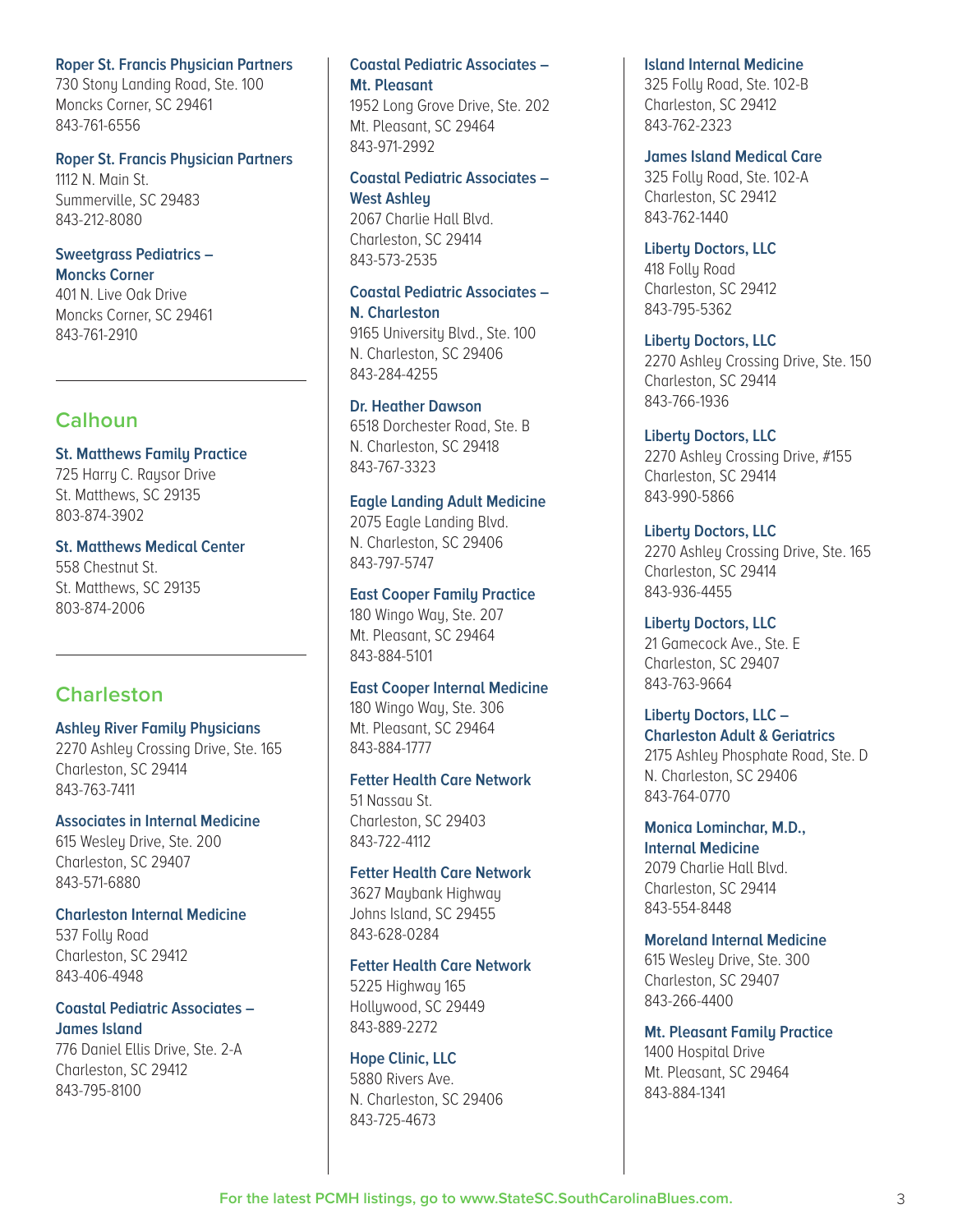#### **MUSC Health MDVIP – Kiawah Island**

5480 Sea Forest Drive Kiawah Island, SC 29455 843-768-0888

#### **MUSC Health Primary Care – Ben Sawyer**

1440 Ben Sawyer Blvd., Ste. 1109 Mt. Pleasant, SC 29464 843-876-8333

#### **MUSC Health Primary Care – Coosaw**

8471 Resolute Wau, Ste. 102 N. Charleston, SC 29420 843-876-2879

#### **MUSC Health Primary Care – Martello**

490 Martello Drive Charleston, SC 29412 843-876-1139

# **MUSC Health Primary Care –**

**N. Charleston** 8992 Universitu Blvd., Ste. 300 N. Charleston, SC 29406 843-876-8555

#### **MUSC Health Primary Care – Park West** 1113 Park West Blvd. Mt. Pleasant, SC 29466

## **MUSC Health Primary Care – Peninsula**

30 Bee St., Ste. 2100 Charleston, SC 29403 843-792-6500

843-876-1445

## **MUSC Health Primary Care – Sweetgrass**

1208 Two Island Court Mt. Pleasant, SC 29466 843-884-6653

#### **MUSC Health Primary Care – West Ashley**

2125 Charlie Hall Blvd., Ste. 2-A Charleston, SC 29414 843-876-3151

## **MUSC Health University Family Medicine – Ellis Oak**

650 Ellis Oak Drive Charleston, SC 29412 843-792-3451

## **MUSC Health University Family Medicine – Rutledge Tower**

135 Rutledge Ave., 1st Floor Charleston, SC 29425 843-792-3451

#### **MUSC Health University Internal Medicine – East Cooper**

1600 Midtown Ave. Mt. Pleasant, SC 29464 843-876-8282

## **MUSC Health University Internal**

**Medicine – Rutledge Tower** 135 Rutledge Ave., 8th Floor Charleston, SC 29425

843-792-1414

## **Palmetto Primary Care Physicians**

2500 Elms Center Road N. Charleston, SC 29406 843-572-7727

## **Palmetto Primary Care Physicians**

3030 Ashley Town Center Drive, #102A Charleston, SC 29414 843-258-4994

#### **Palmetto Primary Care Physicians – Folly Office** 776 Daniel Ellis Drive, Ste. 1-B

Charleston, SC 29412 843-795-0300

# **Palmetto Primary Care Physicians –**

**Trident** 9313 Medical Plaza Drive, Ste. 202

## Charleston, SC 29406 843-572-1200

## **Park West Family Practice**

3510 N. Highway 17, Ste. 320 Mt. Pleasant, SC 29466 843-971-3361

## **Roper St. Francis Express Care**

5070 International Blvd., Ste. 131 N. Charleston, SC 29405 843-763-7906

#### **Roper St. Francis Physician Partners**

345 Freshfields Drive, Ste. J101 Johns Island, SC 29455 843-768-4800

#### **Roper St. Francis Physician Partners**

631 Venning St. McClellanville, SC 29458 843-887-3344

# **Roper St. Francis Physician Partners**

1101 Bowman Road Mt. Pleasant, SC 29464 843-606-7185

**Roper St. Francis Physician Partners** 3510 Hwy. 17 N, Ste. 110 Mt. Pleasant, SC 29466 843-884-1777

#### **Roper St. Francis Physician Partners** 306 Station 22½ St. Sullivans Island, SC 29482

843-883-3176

## **Roper St. Francis Primary Care** 2093 Henry Tecklenburg Drive, Ste. 307-E

Charleston, SC 29414 843-207-1760

## **Simple Medicine**

1064 Gardner Road, Ste. 105 – 106 Charleston, SC 29407 843-225-8308

**Sweetgrass Pediatrics – N. Charleston** 2713 Dantzler Drive N. Charleston, SC 29406 843-764-1722

**Tidewater Internal Medicine** 2097 Henry Tecklenburg Drive, Ste. 220 Charleston, SC 29414 843-571-6868

#### **West Ashley Internal Medicine** 12 Farmfield Ave. Charleston, SC 29407 843-556-7942

**West Ashley Primary Care** 2270 Ashley Crossing Drive, Ste. 170 Charleston, SC 29414 843-763-3700

#### **Windermere Family Medicine**

16 Windermere Blvd. Charleston, SC 29407 843-766-9053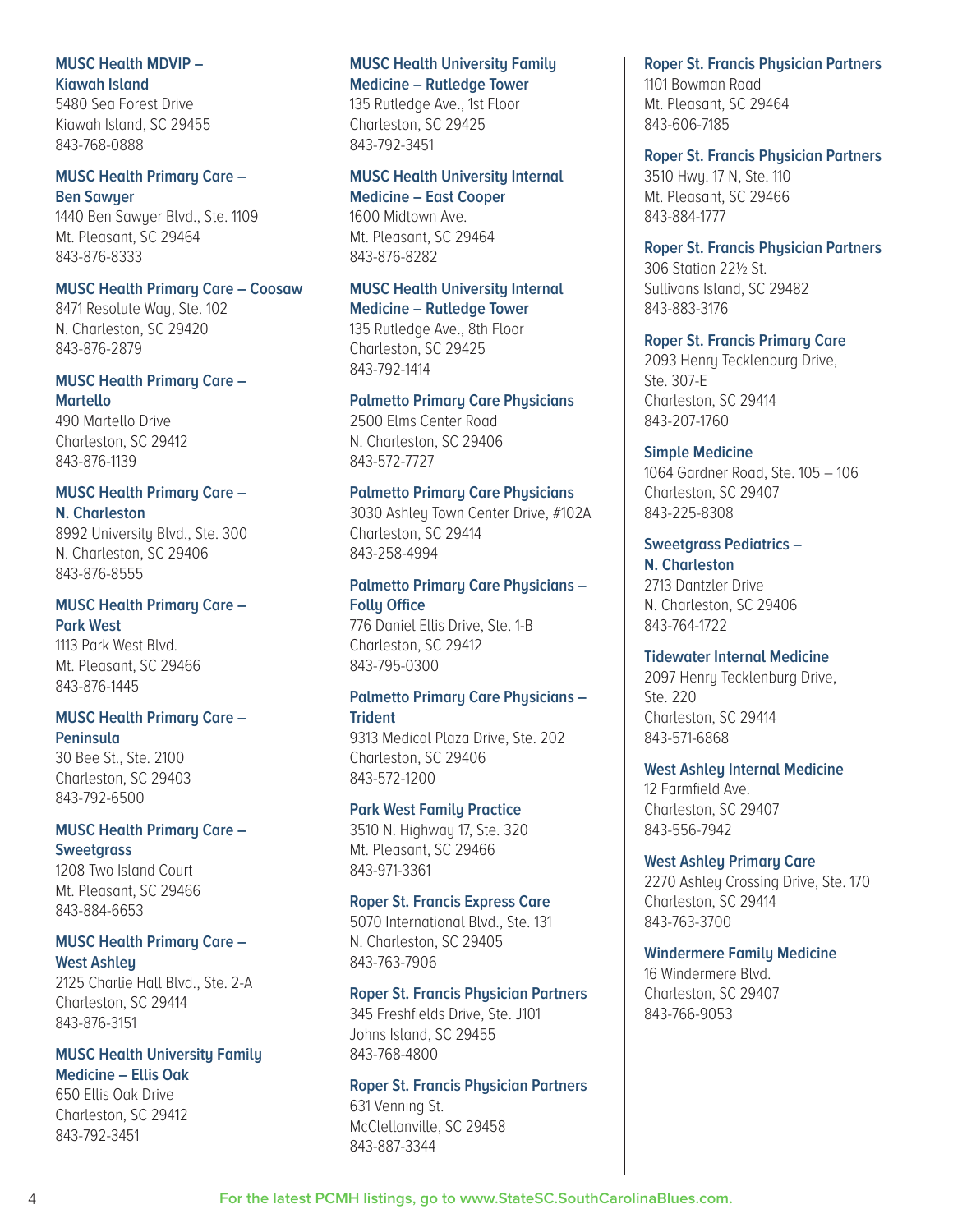# **Cherokee**

**CMC – Center for Family Medicine** 

517 Chesnee Hwy., Ste. A Gaffney, SC 29341 864-487-7655

**CMC – Center for Family Medicine** 722 Hyatt St., Ste. C Gaffney, SC 29341 864-489-2400

**CMC – Center for Internal Medicine** 

139 Medical Center Drive Gaffney, SC 29340 864-487-7186

**Medical Group of the Carolinas – Immediate Care Center – Gaffney** 840 W. Floyd Baker Blvd. Gaffney, SC 29341 864-489-3300

**Medical Group of the Carolinas – Internal Medicine – Gaffney**

139 Medical Center Drive Gaffneu, SC 29340 864-487-7186

**ReGenesis Health Care – Gaffney** 1604 N. Limestone St. Gaffney, SC 29340 864-902-1000

# **Chesterfield**

**CareSouth – Cheraw** 212 3rd St. Cheraw, SC 29520 843-537-0961

**CareSouth – Chesterfield** 500 West Blvd. Chesterfield, SC 29709 843-623-5080

## **Sandhills Medical Foundation – Jefferson**

409 E. Church St. Jefferson, SC 29718 843-658-3005

#### **Sandhills Medical Foundation – McBee** 645 S. 7th St. McBee, SC 29101 843-335-8291

# **Clarendon**

**Colonial Family Practice** 

1013 Professional Court, Ste. C Manning, SC 29102 803-433-7444

**Colonial Family Practice – Manning**

1036 Professional Court Manning, SC 29102 803-433-5220

**HopeHealth – Manning Adult** 11 W. Hospital St. Manning, SC 29102 803-433-4321

**Palmetto Health USC Medical Group Family Medicine – Turbeville**  944 Smith St. Turbeville, SC 29162 843-659-2114

# **Colleton**

**Fetter Health Care Network** 302 Medical Park Drive, Ste. 111 Walterboro, SC 29488 843-549-6853

# **Darlington**

**CareSouth – Hartsville** 1268 S. 4th St., Ste. A Hartsville, SC 29550 843-332-3422

#### **CareSouth – Society Hill**

737 S. Main St. Society Hill, SC 29593 843-378-4501

## **Dillon**

**CareSouth – Dillon** 207 E. Monroe St. Dillon, SC 29536 843-774-4337

**CareSouth – Lake View** 103 Kemper St. Lake View, SC 29565 843-759-2189

**CareSouth – Latta** 122 E. Latimer St. Latta, SC 29565 843-627-6252

**Dillon Family Medicine** 603 N. 6th Ave. Dillon, SC 29536 843-774-7336

**Dillon Internal Medicine Associates** 705 N. 8th Ave., Ste. 1-A Dillon, SC 29536 843-774-2478

# **Dorchester**

**Coastal Pediatric Associates** 2015 2nd Ave., Ste. 101 Summerville, SC 29486 843-737-9465

**MUSC Health Primary Care – Springview** 87 Springview Lane

Summerville, SC 29485 843-876-2121

**Palmetto Primary Care Physicians – Appian Way**

5325 Appian Way Charleston, SC 29420 843-552-0400

**Palmetto Primary Care Physicians – Laurel**

507 N. Laurel St. Summerville, SC 29483 843-875-0600

**Palmetto Primary Care Physicians**  300 W. 4th St. North Summerville, SC 29483 843-285-7515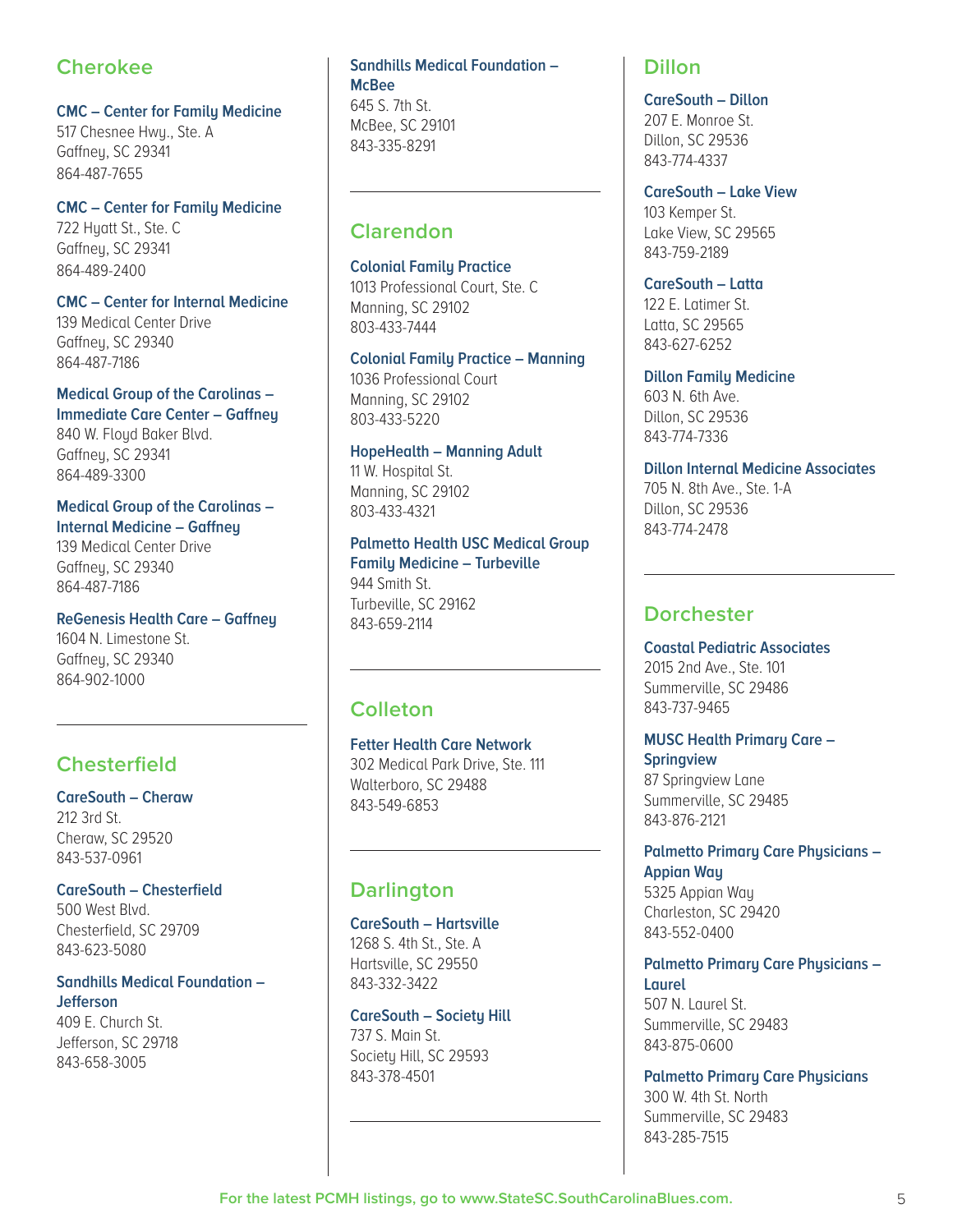## **Palmetto Primary Care Physicians – N. Cedar**

809 N. Cedar St. Summerville, SC 29483 843-871-9440

#### **Palmetto Primary Care Physicians**

1516 Old Trolley Road, #101 Summerville, SC 29485 843-203-9393

#### **Palmetto Primary Care Physicians – Summerville**

213 W. 4th St. North Summerville, SC 29483 843-873-0681

#### **Palmetto Primary Care Physicians – Trolley**

201 Oakbrook Lane, Ste. 255 Summerville, SC 29485 843-851-2000

## **Palmetto Primary Care Physicians** 435 N. Cedar St.

Summerville, SC 29483 843-873-1592

# **Palmetto Primary Care Physicians**

202 Ridge St. St. George, SC 29477 843-563-6000

#### **Palmetto Primary Care Physicians**

1101 Old Trolley Road, Ste. 100 Dorchester, SC 29485 843-875-0400

## **Palmetto Primary Care Physicians**

90 Springview Lane, Ste. A Dorchester, SC 29485 843-832-9113

#### **Roper St. Francis Physician Partners** 1595 Central Ave. Summerville, SC 29483 843-212-8080

#### **Roper St. Francis Physician Partners**

9500 Dorchester Road, Ste. 362 Summerville, SC 29485 843-212-8080

#### **Roper St. Francis Physician Partners**

412 N. Gum St. Summerville, SC 29483 843-212-8080

#### **Roper St. Francis Physician Partners**

501 Carnes Crossing Blvd. Summerville, SC 29486 843-212-8080

#### **St. George Medical Center**

401 Ridge St. St. George, SC 29477 843-563-5315

#### **Sweetgrass Pediatrics – Summerville**

748 Orangeburg Road Summerville, SC 29483 843-832-8606

## **Thaddeus J. Bell Family Health Center**

130 Varnfield Drive, Ste. 100 Summerville, SC 29483 843-821-3444

# **Edgefield**

#### **Family Healthcare Edgefield**

155 Ridge Medical Plaza Road, #A Edgefield, SC 29824 803-637-3146

# **Fairfield**

## **Fairfield Medical Associates**  511 W. Moultrie St.

Winnsboro, SC 29180 803-635-6461

#### **Fairfield Medical Associates**

880 W. Moultrie St., Ste. 200 Winnsboro, SC 29180 803-635-6461

#### **John A. Martin Primary Health Care**

56 U.S. Highway 321 Bypass North Winnsboro, SC 29180 803-635-6099

#### **Lake Monticello Family Practice**

9017 State Highway 215 South Jenkinsville, SC 29065 803-945-7595

#### **Ridgeway Family Practice**

755 U.S. Highway 21 South Ridgeway, SC 29130 803-337-2920

## **Winnsboro Pediatrics & Family Practice**

1136 Kincaid Bridge Road, Ste. A Winnsboro, SC 29180 803-635-1052

## **Florence**

**HopeHealth – Cheves** 506 E. Cheves St., Ste. 101 Florence, SC 29506 843-664-3660

**HopeHealth – FMU** 121 S. Evander Drive Florence, SC 29506 843-661-1848

# **HopeHealth – Irby** 360 N. Irby St.

Florence, SC 29501 843-667-9414

**HopeHealth – Lake City** 241 Kelley St. Lake City, SC 29560 843-394-1051

#### **HopeHealth – Lake City**

652 N. Matthews Road Lake City, SC 29560 843-667-9414

# **HopeHealth – Palmetto**

600 E. Palmetto St. Florence, SC 29506 843-667-9414

#### **HopeHealth – Timmonsville** 210 E. Market St. Timmonsville, SC 29161 843-346-3730

## **Georgetown**

**Liberty Doctors, LLC – South Strand**  11405 Ocean Highway Pawleys Island, SC 29585 843-979-4006

**Palmetto Primary Care Physicians** 912 Inlet Square Drive Murrells Inlet, SC 29576 843-651-4111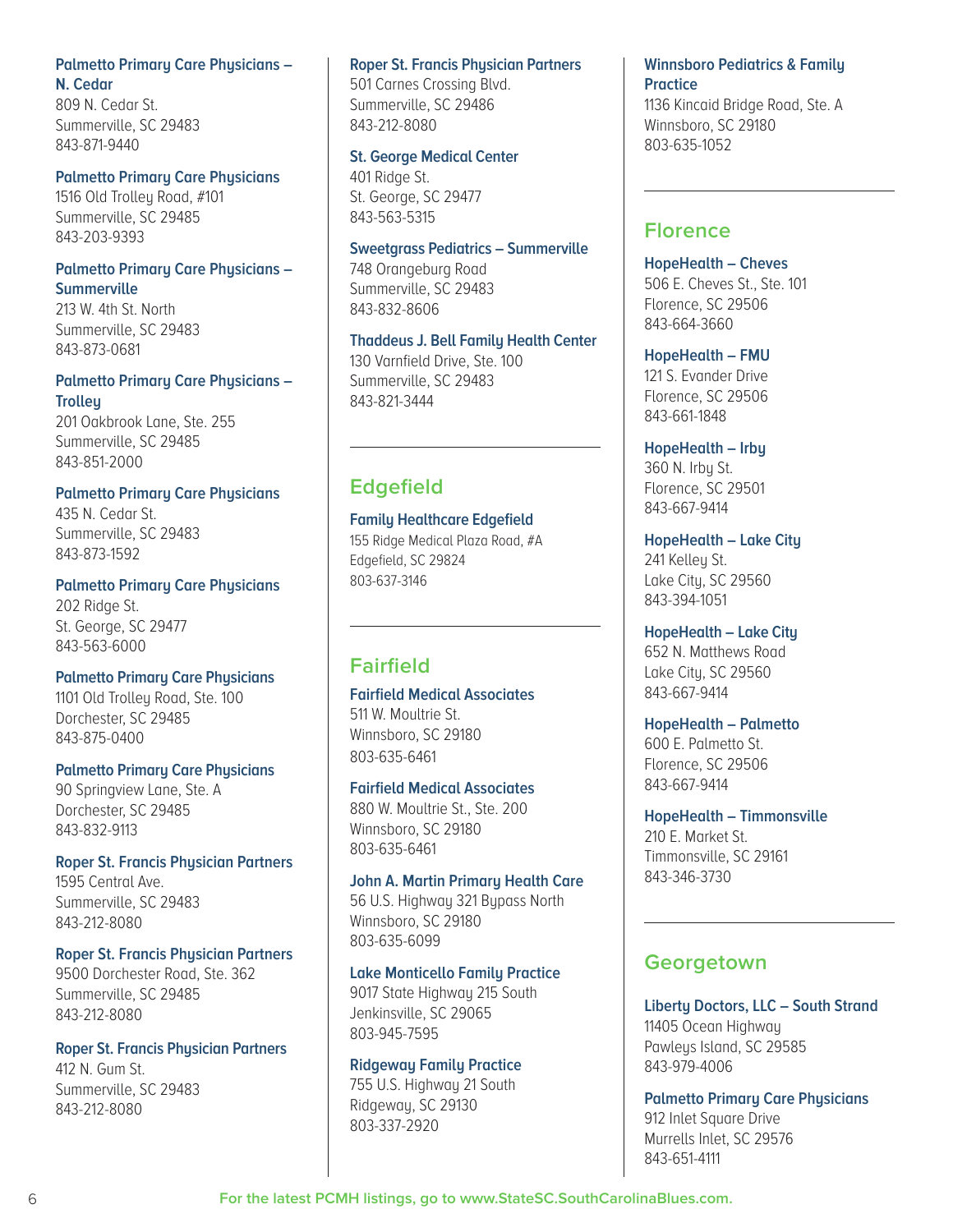#### **Palmetto Primary Care Physicians**

14866 Ocean Highway Pawleus Island, SC 29585 843-235-0760

#### **Pawleys Pediatrics and Adult Medicine**

64 Business Center Drive Pawleus Island, SC 29585 843-314-1314

## **Greenville**

#### **Brio Internal Medicine – Downtown**

201 North Main St., 2nd Floor Greenville, SC 29601 864-272-0388

#### **Brio Internal Medicine – Harrison Bridge**

312 Harrison Bridge Road, Ste. B Simpsonville, SC 29680 864-272-0388

#### **Brio Internal Medicine – Hawthorne Park**

9 Hawthorne Park Court Greenville, SC 29615 864-272-0388

#### **Carolina Internal Medicine**

1208 Augusta St. Greenville, SC 29605 864-271-3930

#### **Center for Adult & Family Medicine**

305 Tanner Road Greenville, SC 29607 864-627-1220

#### **Center for Family Medicine**

877 W. Faris Road, Ste. A Greenville, SC 29605 864-455-7800

#### **Covenant Internal Medicine**

10 Enterprise Blvd., Ste. 111 Greenville, SC 29615 864-365-0200

#### **Cross Creek Internal Medicine**

50 Cross Park Court Greenville, SC 29605 864-797-7035

#### **Cypress Internal Medicine – Greer**

325 Medical Parkway, Ste. 200 Greer, SC 29650 864-797-9550

#### **Cypress Internal Medicine – Patewood**

200 Patewood Drive, Ste. B-460 Greenville, SC 29615 864-454-2226

## **Doctors Family Medicine**

3115-D Brushy Creek Road Greer, SC 29650 864-877-4221

#### **Eastside Medical Group**

4501 Old Spartanburg Road Taylors, SC 29687 864-268-1119

#### **Fairview Family Practice**

103 Fairview Pointe Drive Simpsonville, SC 29681 864-967-4982

## **Family and Internal Medicine – Simpsonville**

727 SE Main St., Ste. 300 Simpsonville, SC 29681 864-522-1170

#### **Family Medicine Mountain View** 406 Memorial Drive Ext.

Greer, SC 29651 864-877-9066

#### **Gateway Family Medicine of Travelers Rest**

406 N. Poinsett Hwy. Travelers Rest, SC 29690 864-834-4151

#### **GHS Internal Medicine – Maxwell Pointe** 3907 S. Highway 14 Greenville, SC 29615

864-522-1300

#### **GHS Internal Medicine – Sub Specialty Clinic**

701 Grove Road Greenville, SC 29605 864-455-5648

#### **Greenville Family Medicine**

2-A Cleveland Court Greenville, SC 29607 864-271-7761

#### **Greer Family Medicine**

1107 W. Poinsett St. Greer, SC 29650 864-879-8886

**Heritage Pediatrics & Internal Medicine – Simpsonville** 727 SE Main St., Ste. 300 Simpsonville, SC 29681 864-454-6440

**Holly Tree Family Practice** 1338 Highway 14 Simpsonville, SC 29681 864-297-7091

**Internal Medicine Associates of Greenville** 1025 Verdae Blvd., Ste. D Greenville, SC 29607 864-242-4683

#### **Internal Medicine and Diagnostics Group**

2 Innovation Drive, Ste. 140 Greenville, SC 29607 864-295-1750

#### **Keystone Family Medicine**

1409 W. Georgia Road, Ste. B Simpsonville, SC 29680 864-454-5000

#### **McCraw Family Medicine**

404 S.E. Main St. Simpsonville, SC 29681 864-228-1168

#### **Medical Group of the Carolinas**

12 Arborland Way Greenville, SC 29615 864-297-6010

## **Millennium Internal Medicine**

2 Innovation Drive, Ste. 300 Greenville, SC 29607 864-365-0123

#### **Mountain View Family Medicine**

398 The Parkway Greer, SC 29650 864-877-9577

**New Horizon Family Health Services** 130 Mallard St. Greenville, SC 29601 864-233-1534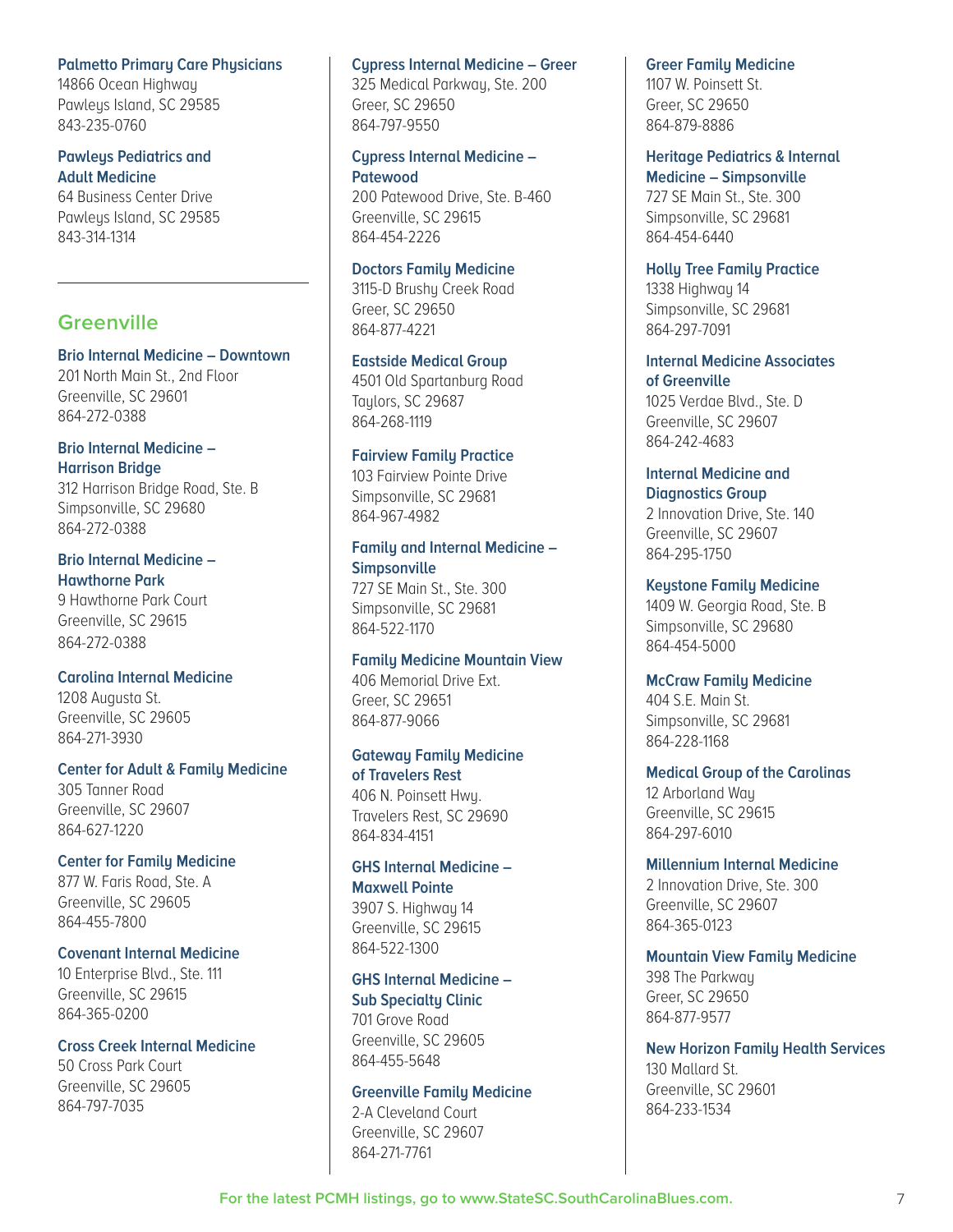#### **New Horizon Family Health Services**

111-A Berry Ave. Greer, SC 29651 864-801-2035

#### **New Horizon Family Health Services**

1588 Geer Highway Travelers Rest, SC 29690 864-836-1109

#### **North Hills Medical Center**

309 W. Butler Road Mauldin, SC 29662 864-297-1575

#### **Palmetto Family Medicine**

3551A Rutherford Road Taylors, SC 29687 864-522-4750

#### **Paris View Family Practice**

1028 N. Church St. Greenville, SC 29601 864-271-1464

# **Parkside Pediatrics – Five Forks**

211 Batesville Road Simpsonville, SC 29681 864-272-0388

#### **Parkside Pediatrics – Verdae Care** 525 Verdae Blvd., Ste. 200 Greenville, SC 29607 864-272-0388

#### **Parkside Pediatrics**

312 Harrison Bridge Road, Ste. A Simpsonville, SC 29680 864-272-0388

#### **Parkside Pediatrics – Greer**

145 E. Poinsett St. Greer, SC 29651 864-272-0388

#### **Peace Medical Center – Greenville**

401 Guess St., Ste. 100 Greenville, SC 29605 864-233-2744

#### **Peace Medical Center – Mauldin**

213 E. Butler Road, Ste. C-1 Mauldin, SC 29662 864-233-2744

## **Peace Medical Center – Simpsonville**

220 Scuffletown Road Simpsonville, SC 29681 864-233-2744

## **Peace Medical Center – Taylors**

56 Saint Mark Road Taulors, SC 29687 864-233-2744

#### **Pediatrics & Internal Medicine**

1809 Wade Hampton Blvd., Ste. 120 Greenville, SC 29609 864-522-5000

#### **Poinsett Family Practice**

2 Innovation Drive, Ste. 120 Greenville, SC 29607 864-271-9773

#### **Premier Family Medicine**

304 Ashby Park Lane Greenville, SC 29607 864-286-9050

#### **Reedy Family Medicine**

135 Commonwealth Drive, Ste. 100 Greenville, SC 29615 864-263-4444

#### **Riverside Family Medicine – Eastside** 215 Halton Road Greenville, SC 29607 864-454-2700

#### **Riverside Family Medicine – Maxwell Pointe** 3909 S. Highway 14

Greenville, SC 29615 864-522-1320

#### **St. Francis Primary Care Downtown**

317 Saint Francis Dr., Ste. 220 Greenville, SC 29601 864-255-1901

#### **Simpsonville Family Medicine**

1336 Highway 14 Simpsonville, SC 29681 864-527-8600

#### **Stoneview Internal Medicine**

408 S.E. Main St. Simpsonville, SC 29681 864-963-8002

#### **The Children's Medical Center – Greenville**

131 Commonwealth Drive, Ste. 310 Greenville, SC 29615 864-288-5402

#### **The Children's Medical Center – Greer**

841 S. Buncombe Road Greer, SC 29650 864-877-1220

**The Children's Medical Center – Simpsonville** 408 SE Main St. Simpsonville, SC 29681 864-228-8010

## **Travelers Rest Family Medicine**

9 McElhaney Road Travelers Rest, SC 29690 864-834-3192

## **Travelers Rest Internal Medicine**

6 S. Poinsett Hwy. Travelers Rest, SC 29690 864-834-7834

#### **University Medical Group Hillcrest Family Practice**

717 SE Main St. Simpsonville, SC 29681 864-963-1548

#### **Woodward Medical Center**

5 S. Lewis Plaza Greenville, SC 29605 864-242-4122

## **Greenwood**

#### **Family Healthcare Coronaca** 110 Highway 246 North Greenwood, SC 29649 864-725-1750

**Family Healthcare – Greenwood** 116 Venture Court Greenwood, SC 29649 864-725-5594

# **Family Healthcare Ninety Six**

103 Little Mountain Road Ninety Six, SC 29666 864-543-3515

#### **Family Healthcare North Greenwood** 3410 Cokesbury Road Hodges, SC 29653 864-227-2099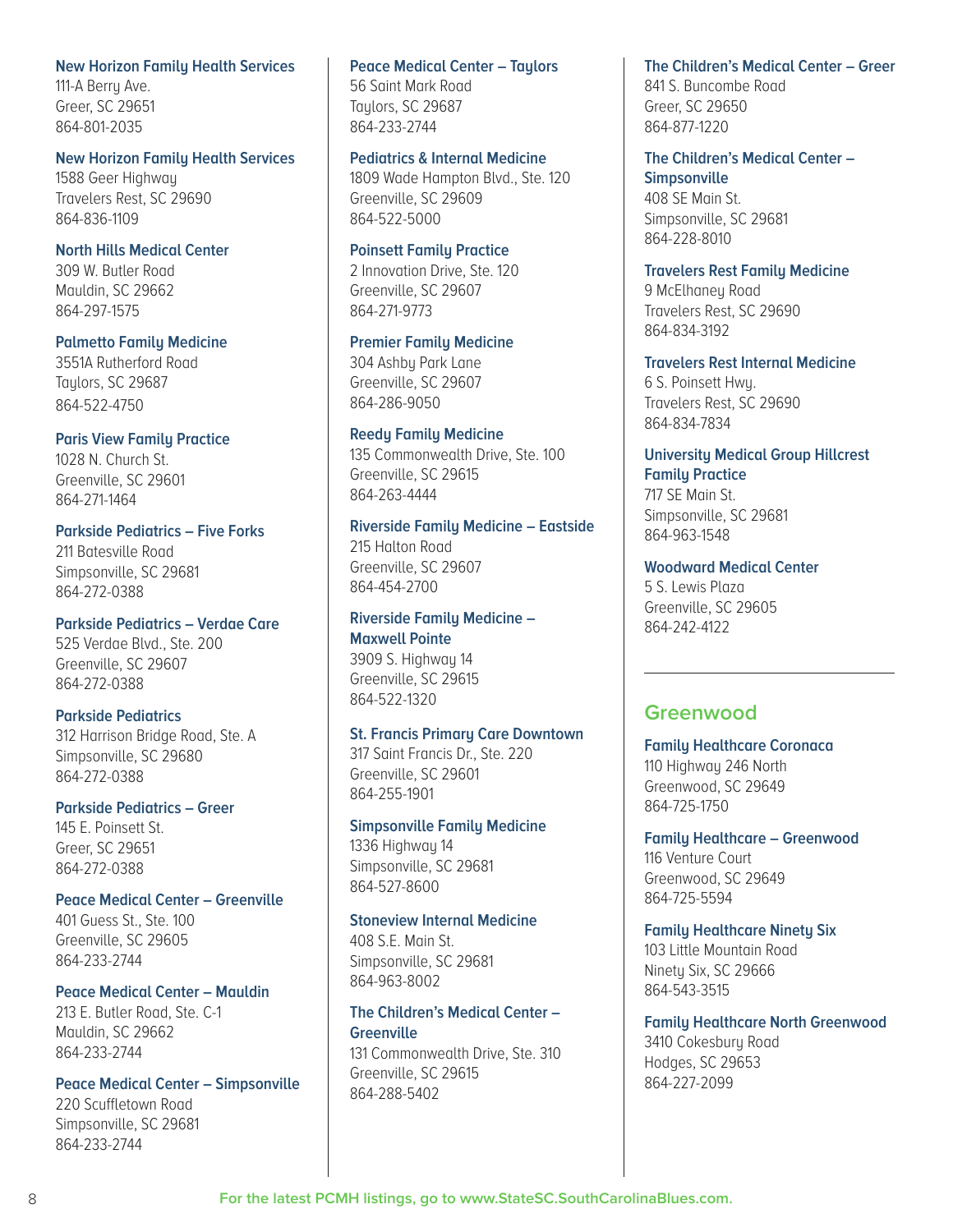#### **Family Healthcare Tower Pointe**

105 Vinecrest Court, Ste. 600 Greenwood, SC 29646 864-227-2900

#### **Family Healthcare Ware Shoals**

167 S. Greenwood Ave. Ware Shoals, SC 29692 864-456-3447

#### **Family Healthcare West Greenwood**

1228 Highway 72 West Greenwood, SC 29649 864-943-0549

#### **Internal Medicine of Greenwood**

115 Overland Drive Greenwood, SC 29646 864-227-6641

#### **Internal Medicine of the Piedmont**

104 Liner Drive Greenwood, SC 29646 864-227-1115

## **Montgomery Center for Family Medicine**

155 Academy Ave. Greenwood, SC 29646 864-725-4865

# **Hampton**

## **Palmetto Primary Care Physicians – Hampton**

300 Maple St. West Hampton, SC 29924 803-943-3813

## **Horry**

**CPG Aynor Family Medicine** 1213 Elm St. Aynor, SC 29511 843-358-5806

#### **CPG Carolina Internal Medicine** 2367-B Cupress Circle Conway, SC 29526 843-349-1001

## **CPG Family Medicine at Towne Center**

5010 Carolina Forest Blvd. Myrtle Beach, SC 29579 843-236-2700

#### **CPG Family Medicine**

903 Bell St. Conway, SC 29526 843-488-2111

#### **CPG Family Medicine**

4887 Socastee Blvd., Ste. 9 Myrtle Beach, SC 29588 843-293-1005

#### **CPG Family Medicine**

51 11th Ave. Aynor, SC 29511 843-358-3700

#### **CPG Internal Medicine**

1301 Creel St. Conway, SC 29527 843-248-4414

#### **CPG Internal Medicine**

8002 Myrtle Trace Drive Conway, SC 29526 843-488-2111

#### **Liberty Doctors, LLC – Carolina Forest**

185 Fresh Drive, Ste. A Myrtle Beach, SC 29579 843-945-3030

#### **Liberty Doctors, LLC – Surfside Beach** 1945 Glenns Bay Road Surfside Beach, SC 29575 843-650-4006

**South Strand Internists** 1945 Glenns Bay Road, Ste. A Surfside Beach, SC 29575 843-650-4006

## **Kershaw**

**Sandhills Medical Foundation – Lugoff** 40 Baldwin Ave. Lugoff, SC 29078 803-408-3262

## **Lancaster**

#### **Mackey Family Practice**

1025 W. Meeting St., Ste. 200 Lancaster, SC 29720 803-285-7414

#### **Mackey Family Practice**

8351 Charlotte Highway Indian Land, SC 29707 803-396-5333

#### **Sandhills Medical Foundation – Kershaw**

205 W. Marion St. Kershaw, SC 29067 803-475-4701

## **Laurens**

**Advanced Family Medicine** 210 S. Broad St. Clinton, SC 29325 864-833-0973

**Family Healthcare – Clinton** 22580 Highway 76 E., Ste. 100 Laurens, SC 29360 864-833-5986

**Internal Medicine – Laurens** 22580 Highway 76 E., Ste. 200 Laurens, SC 29360 864-833-0055

**Internal Medicine – Laurens** 22725 Highway 76 E., Ste. A Clinton, SC 29325 864-833-4545

**Laurens Family Medicine** 106 Parkview Drive Laurens, SC 29360 864-984-0571

**Laurens Family Medicine – Gray Court** 9600 Highway 14 Gray Court, SC 29645 864-876-4888

**Medical Group of the Carolinas — ZF Family Medicine** 2846 N. Old Laurens Road Gray Court, SC 29645 864-560-4868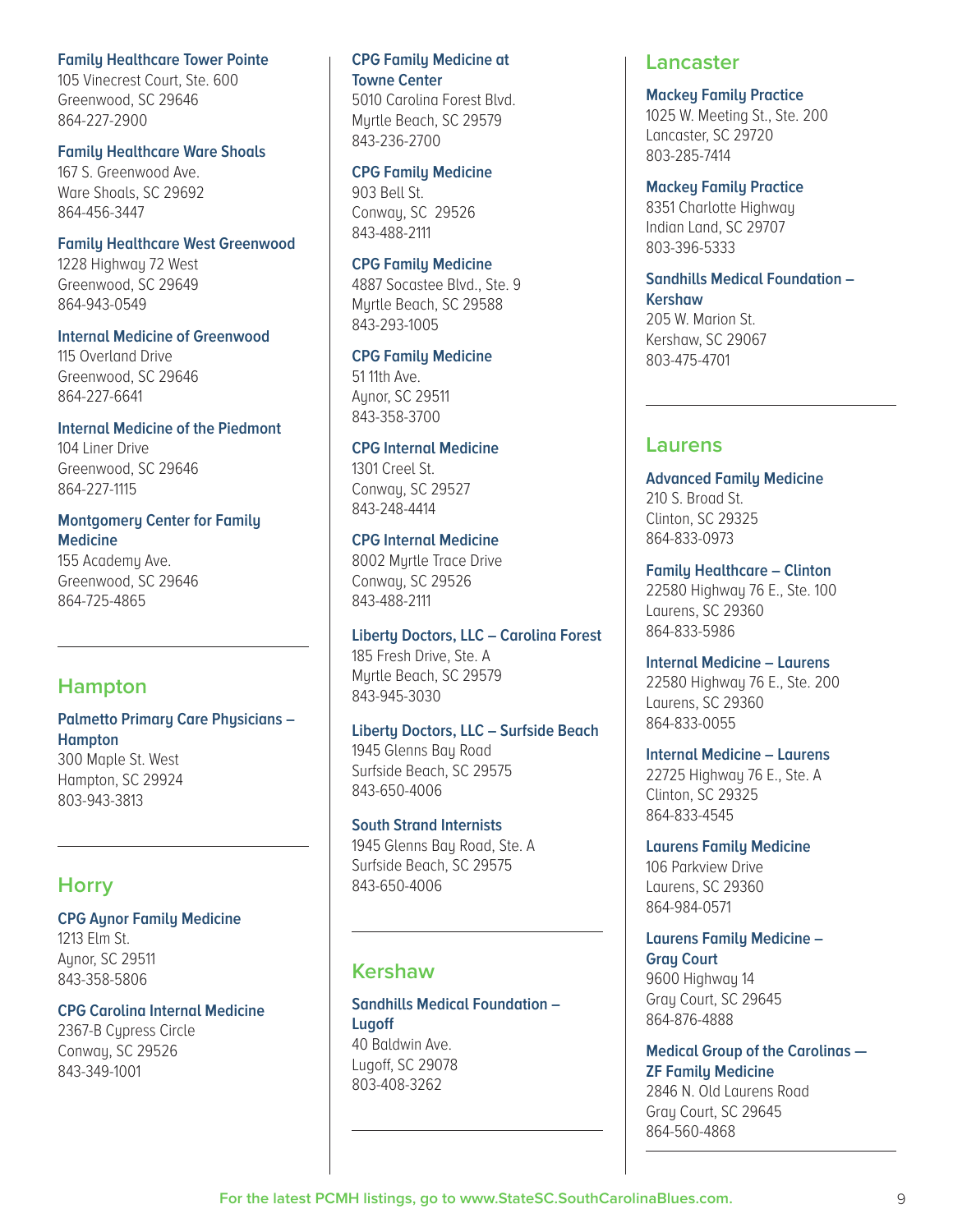## **Lee**

#### **CareSouth – Bishopville**

106 Hospital Square Bishopville, SC 29010 803-484-5943

#### **CareSouth – Bishopville/Hunt**

545 Sumter Highway Bishopville, SC 29010 803-484-5317

#### **Palmetto Health USC Family Medicine – Bishopville**

116 Hospital Square, Ste. 400 Bishopville, SC 29010 803-484-9424

# **Lexington**

**Brookland-Cayce Medical Practice** 1115 State St. Cayce, SC 29033 803-939-0174

#### **Cayce West Columbia Primary Care**

407 N. Brown St. West Columbia, SC 29169 803-995-8936

#### **Lakeview Family Medicine**

1316 N. Lake Drive Lexington, SC 29072 803-358-1191

#### **Markowitz & Associates**

103 Saluda Ridge Court W. Columbia, SC 29169 803-794-3320

## **Palmetto Pediatric & Adolescent Clinic – Lexington**

1970 Augusta Highway Lexington, SC 29072 803-358-2370

#### **Palmetto Primary Care Physicians**

7611 St. Andrews Road Irmo, SC 29063 803-714-3300

#### **Palmetto Primary Care Physicians**

3220 Sunset Blvd., Ste. 101 West Columbia, SC 29169 803-791-5680

#### **Parkridge Medical Associates**

100 Palmetto Health Parkway, Ste. 220 Columbia, SC 29212 803-749-0693

#### **Pelion Family Practice**

8063 Edmund Highway Pelion, SC 29123 803-894-3736

## **Providence Family Medicine – Lexington** 2351 Augusta Hwy.

Lexington, SC 29072 803-359-2486

#### **SC Pediatric Alliance**

4568 Sunset Blvd. Lexington, SC 29072 803-520-5144

## **SC Internal Medicine Associates & Rehabilitation**

1 Wellness Blvd., Ste. 200 Irmo, SC 29063 803-749-1111

#### **Senior Primary Care**

100 Palmetto Health Parkway, Ste. G-100 Columbia, SC 29212 803-907-7800

#### **Waverly Women's Healthcare**

338 E. Columbia Ave., Ste. B Batesburg-Leesville, SC 29070 803-532-1580

## **Marlboro**

**CareSouth – Bennettsville** 999 Cheraw St. Bennettsville, SC 29512 843-479-2341

**CareSouth Carolina**  210 W. Main St. Bennettsville, SC 29512 843-479-1200

#### **CareSouth – McColl** 225 S. Main St. McColl, SC 29570 843-523-5751

## **McCormick**

**Family Healthcare Savannah Lake** 207 Holiday Road McCormick, SC 29835 864-391-5011

## **Newberry**

**Family Healthcare – Newberry** 2605 Kinard St., Ste. 200 Newberry, SC 29108 803-405-1900

#### **Lovelace Family Medicine**

600 N. Wheeler Ave. Prosperity, SC 29127 803-364-4852

#### **Pinner Clinic**

32 River St. Peak, SC 29122 803-945-7475

## **Oconee**

**Center for Family Medicine – Oconee**  139 Lila Doule Drive Seneca, SC 29672 864-482-3483

## **Dr. Timothy Sanders, Family Medicine** 100 Omni Drive, Ste. A

Seneca, SC 29672 864-885-7520

#### **GHS Family Medicine – Walhalla**

103 Whitetail Drive Walhalla, SC 29691 864-638-3444

#### **Golden Corner Family Practice**

1205 S.C. Highway 11 West Union, SC 29696 864-638-5402

**Mountain Lakes Family Medicine** 10110 Clemson Blvd. Seneca, SC 29678 864-482-3148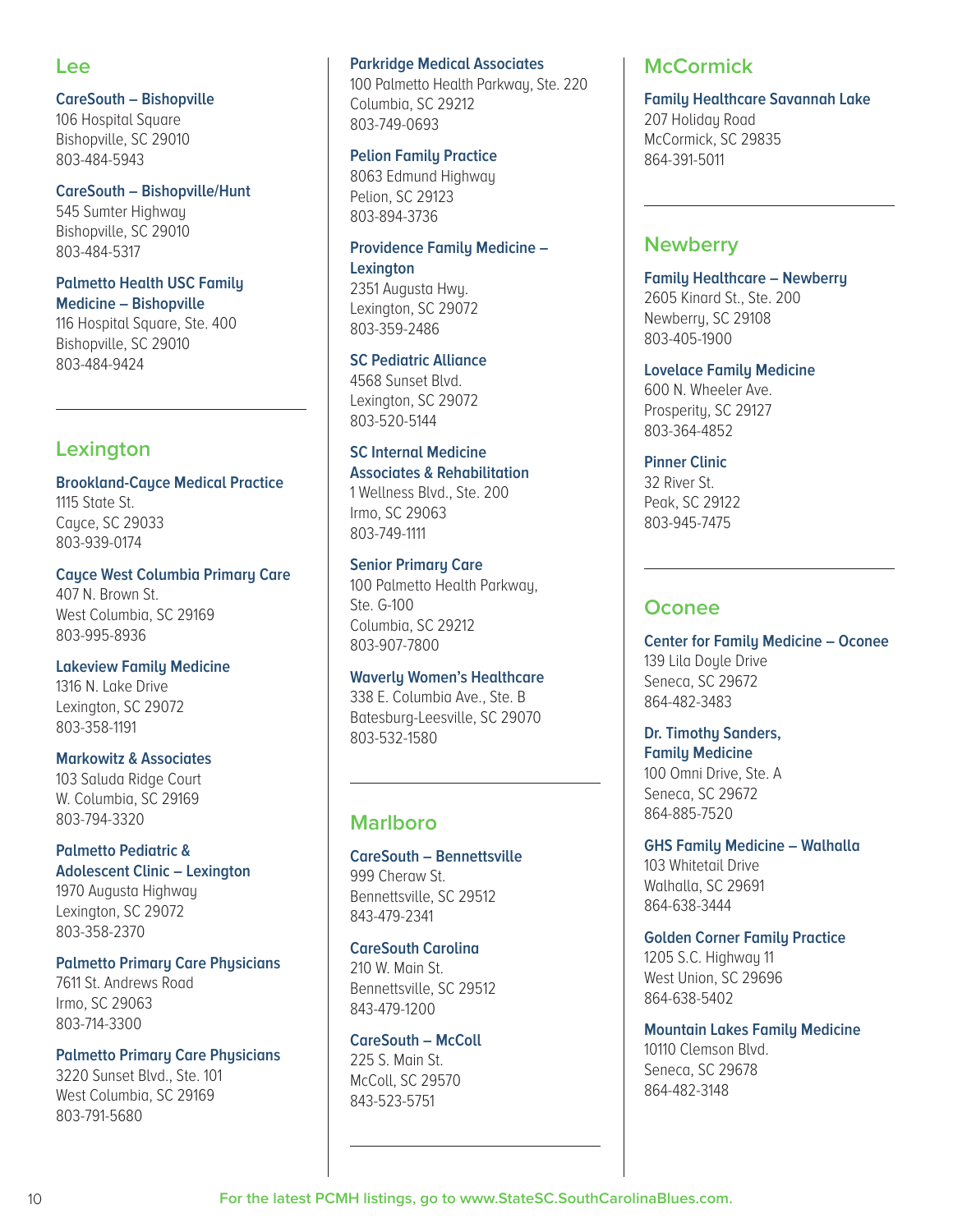#### **Seneca Medical Associates**

11082 N. Radio Station Road Seneca, SC 29678 864-882-2314

#### **Upstate Family Medicine**

12016 N. Radio Station Road Seneca, SC 29678 864-882-6141

## **Orangeburg**

#### **Community Medical Center**

10278 Old Number Six Highway Vance, SC 29163 803-492-3031

#### **Edisto Family Practice**

1619 Carolina Ave. Orangeburg, SC 29115 803-531-7474

#### **Family Health Center**

3310 Magnolia St. Orangeburg, SC 29115 803-531-6932

**Family Health Center at Holly Hill** 922 Holly St. Holly Hill, SC 29059 803-531-6900

#### **Medical Center of Santee**

500 Bass Drive Santee, SC 29142 803-854-3805

#### **Norfield Medical Center** 7061 Norway Road

Neeses, SC 29107 803-263-4086

#### **North Family Medicine**

4631 Savannah Highway North, SC 29112 803-247-2428

#### **RMC Primary Care – Branchville**

215 Dorange Road Branchville, SC 23432 803-274-8400

## **RMC Primary Care – Holly Hill**

184 Bunch Ford Road Holly Hill, SC 29059 803-496-3312

#### **RMC Internal Medicine**

1097A Cook Road Orangeburg, SC 29118 803-534-5110

#### **RMC Primary Care – The Village** 1750 Village Park Drive

Orangeburg, SC 29118 803-395-4160

## **Singleton Health Center**

1773 Village Park Drive Orangeburg, SC 29118 803-535-3600

## **Pickens**

**Anmed Health Clemson Family Medicine**  895 Tiger Blvd. Clemson, SC 29631 864-654-6800

#### **Clemson Primary Care**

101 Chapman Hill Road, Ste. 201 Clemson, SC 29631 864-653-4071

#### **Easley Family Practice & Internal Medicine**

106 John St. Easley, SC 29640 864-859-2220

#### **Easley Internal Medicine**

704 N. A St. Easley, SC 29640 864-859-4480

#### **Family Practice Associates of Easley**

700 Brushy Creek Road Easley, SC 29642 864-306-9661

#### **Foothills Internal Medicine**

1648 Gentry Memorial Highway Easley, SC 29640 864-855-1331

#### **Liberty Family Care**

300 W. Front St. Liberty, SC 29657 864-843-5605

#### **Medical Center Easley**

309 E. 1st Ave. Easley, SC 29640 864-859-6331

## **Richland**

**Albert Humphrey, M.D.**  4100 N. Main St., Ste. 101 Columbia, SC 29203 803-754-0006

**Atrium Ridge Internal Medicine** 11 Atrium Ridge Court Columbia, SC 29223 803-699-9992

**Associates In Internal Medicine**  2001 Laurel St., Ste. 300 Columbia, SC 29204 803-254-2786

**Ballentine Family Medicine** 1079 Dutch Fork Road Irmo, SC 29063 803-749-8900

**Blythewood Medical Associates**  428 McNulty St., #2 Blythewood, SC 29016 803-754-8941

**Carl I. Mitchell, M.D.** 7201 Brookfield Road Columbia, SC 29223 803-736-4050

**Carolina Pediatrics – Downtown** 2113 Adams Grove Road, Ste. 101 Columbia, SC 29203 803-256-0531

**Carolina Pediatrics – Irmo** 690 Columbiana Drive, Ste. B Columbia, SC 29212 803-376-2838

**Colonial Family Practice & Ambulatory Care** 4700 Forest Drive, Ste. 101 Columbia, SC 29206 803-256-1511

**Eau Claire Internal Medicine** 4605 Monticello Road, Bldg. A, #3 Columbia, SC 29203 803-754-0151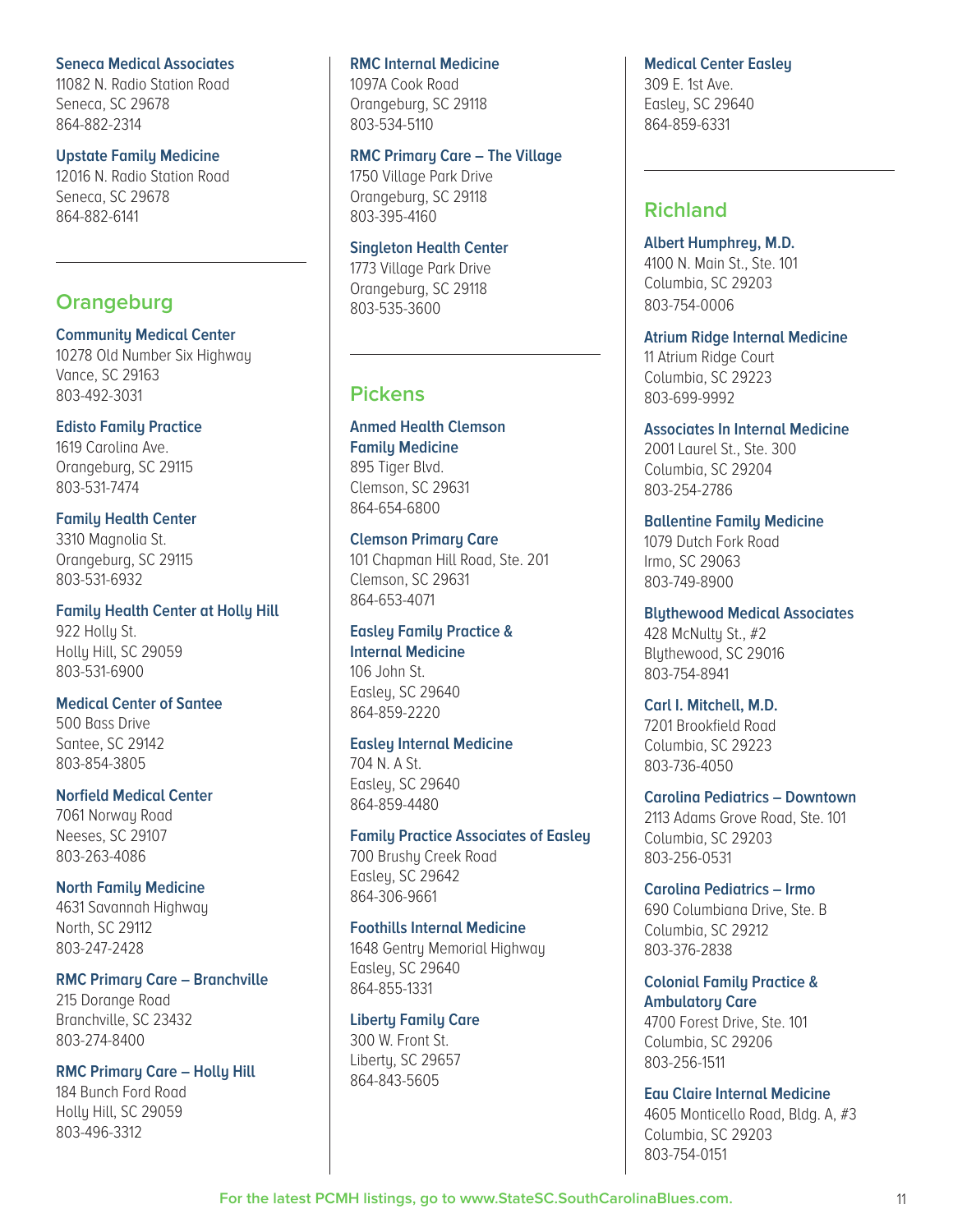#### **Five Points Pediatrics**

1228 Harden St. Columbia, SC 29204 803-748-7002

#### **Gottlieb Internal Medicine**

2601 Laurel St., Ste. 120 Columbia, SC 29204 803-254-7889

#### **Hopkins Pediatrics & Family Medicine**

9023 Garners Ferry Road Hopkins, SC 29061 803-978-1848

#### **Midlands Internal Medicine**

115 Blarney Drive, Ste. 108 Columbia, SC 29223 803-462-9200

#### **Northeast Family Practice**

115 Blarney Drive, Ste. 209 Columbia, SC 29223 803-736-6262

## **Palmetto Health USC Family**

**Medicine – Colonial** 3209 Colonial Drive Columbia, SC 29203 803-434-6113

#### **Palmetto Health USC Family Medicine – Forest Acres**

3600 Forest Drive, Ste. 300 Columbia, SC 29204 803-749-5101

#### **Palmetto Health USC Geriatrics – Farrow**

3010 Farrow Road, Ste. 300 Columbia, SC 29203 803-434-1210

#### **Palmetto Health USC Medical Group Carolina Family Practice**

1410 Blanding St., Ste. 102 Columbia, SC 29201 803-256-2500

#### **Palmetto Health USC Medical Group Internal Medicine – Medical Park**

2 Medical Park Road, Ste. 501 Columbia, SC 29203 803-545-5444

#### **Palmetto Health USC Medical Group Primary Care**

1301 Taylor St., Ste. 8A Columbia, SC 29201 803-929-2955

#### **Palmetto Primary Care Physicians**

710 Rabon Road, Ste. 202 Columbia, SC 29203 803-636-2121

#### **Palmetto Primary Care Physicians**

3930 Devine St. Columbia, SC 29205 803-227-5330

#### **Palmetto Primary Care Physicians**

710 Rabon Road, Ste. 203 Columbia, SC 29203 803-365-8670

#### **Palmetto Primary Care Physicians**

3700 Forest Drive, Ste. 200 Columbia, SC 29204 803-799-1922

#### **Palmetto Primary Care Physicians**

7430 College St. Irmo, SC 29063 803-732-4001

#### **Providence Columbia Medical Associates**

2750 Laurel St., Ste. 303 Columbia, SC 29204 803-252-1953

#### **Providence Family Medicine – Clemson Road**

105 Professional Park Road Columbia, SC 29229 803-227-8828

#### **Providence Internal Medicine – Downtown**

2601 Laurel St., Ste. 230 Columbia, SC 29204 803-227-5320

#### **Providence Northeast Family Care**

114 Gateway Corp. Blvd., Ste. 350 Columbia, SC 29203 803-365-8670

#### **SC Pediatric Alliance**

1749 Marshall St. Columbia, SC 29203 803-252-1801

#### **SC Pediatric Alliance**

140 Park Central Drive Columbia, SC 29203 803-779-4001

#### **SC Pediatric Alliance**

110 Summit Centre Drive Columbia, SC 29229 803-744-9000

#### **SC Pediatric Alliance**

601 Clemson Road Columbia, SC 29229 803-788-4886

#### **SC Pediatric Alliance**

300 Rice Meadow Way Columbia, SC 29229 803-788-6360

#### **SC Pediatric Alliance**

7941 Broad River Road Irmo, SC 29063 803-407-0704

#### **SC Pediatric Alliance**

7448 Broad River Road Irmo, SC 29063 803-732-0140

#### **SC Pediatric Alliance**

206 Medical Circle West Columbia, SC 29169 803-796-9200

#### **Springwood Lake Primary Care**  1721 Horseshoe Drive

Columbia, SC 29223 803-626-0600

#### **South Hampton Family Practice**

5900 Garners Ferry Road Columbia, SC 29209 803-695-5450

#### **University Family Medicine**

4311 Hardscrabble Road Columbia, SC 29229 803-419-6334

## **USC Family Medicine**

2 Medical Park Road, Ste. 203 Columbia, SC 29203 803-545-6200

#### **USC Internal Medicine**

1801 Sunset Drive Columbia, SC 29203 803-434-4100

## **Waverly Family Practice** 1228 Harden St., Ste. C

Columbia, SC 29204 803-748-1181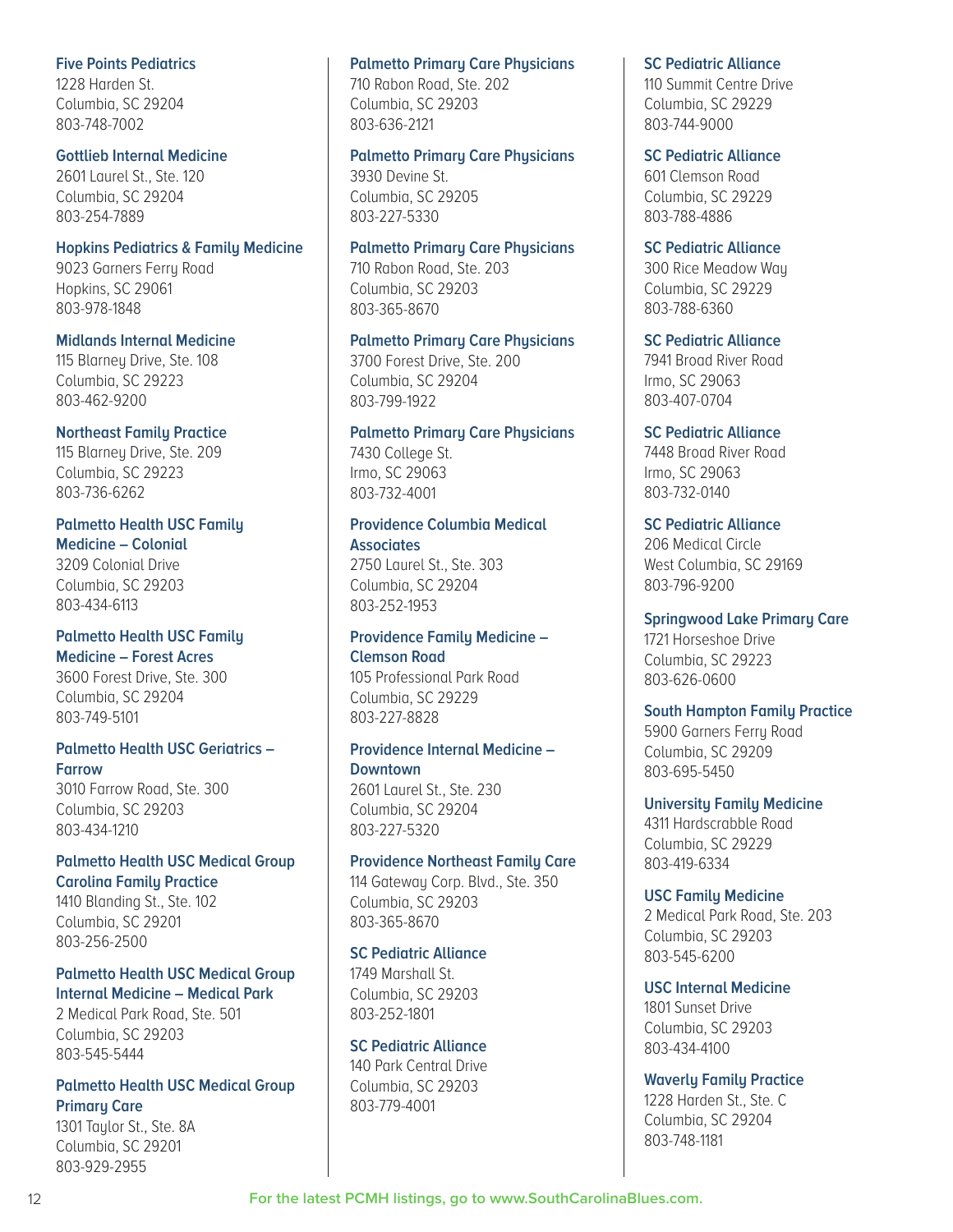#### **Waverly Women's Healthcare**

1228 Harden St., Ste. B Columbia, SC 29204 803-744-0540

#### **Wellspring Family Medicine**

110 Atrium Way Columbia, SC 29223 803-865-9655

## **Saluda**

**Family Healthcare – North Saluda** 595 Newberry Highway Saluda, SC 29138 864-445-2500

**Family Healthcare – South Saluda** 102 R.L. Sawyer MD Drive Saluda, SC 29138 864-445-2173

**Medical Group of the Carolinas**  322 W. South St. Union, SC 29379 864-429-8029

**UMC – Center for Family Medicine**  322 W. South St. Union, SC 29379 864-429-8029

## **Spartanburg**

**GHS Medical Center – Boiling Springs** 2400 Boiling Springs Road, Ste. A Boiling Springs, SC 29316 864-599-0731

**MGC – Carolina Family Physicians** 1690 Skylyn Drive, Ste. 210 Spartanburg, SC 29307 864-253-8170

**Medical Group of the Carolinas**  575 Ingles Drive Inman, SC 29349 864-342-4090

#### **Medical Group of the Carolinas**

5229 Highway 221 Roebuck, SC 29376 864-576-819**3** 

#### **Medical Group of the Carolinas**

2995 Reidville Road, Ste. 210 Spartanburg, SC 29301 864-253-8140

#### **Medical Group of the Carolinas**

1690 Skylyn Drive, Ste. 300 Spartanburg, SC 29307 864-342-4000

**Medical Group of the Carolinas** 

2191 Southport Road Spartanburg, SC 29306 864-215-4840

**Medical Group of the Carolinas – Family Medicine – Boiling Springs** 3941 Highway 9 Boiling Springs, SC 29316 864-560-3650

**Medical Group of the Carolinas – Center for Family Medicine** 853 N. Church St., Ste. 510 Spartanburg, SC 29303 864-560-6193

**Medical Group of the Carolinas – Family Medicine – Converse Heights** 120 Heywood Ave., Ste. 200 Spartanburg, SC 29302 864-573-9595

#### **Medical Group of the Carolinas – Family Medicine – Duncan/ Spartanburg**

1575 East Main St. Duncan, SC 29334 864-560-3500

**Medical Group of the Carolinas – Family Medicine – Five Forks** 219 Batesville Road Simpsonville, SC 29681 864-849-9170

## **Medical Group of the Carolinas – Family Medicine – Inman** 12230 Asheville Highway

Inman, SC 29349 864-472-2144

#### **Medical Group of the Carolinas – Family Medicine – Landrum**

133 N. Howard Ave. Landrum, SC 29356 864-457-3838

#### **Medical Group of the Carolinas – Family Medicine – Pacolet** 7221 S. Pine St. Pacolet, SC 29372 864-474-1528

**Medical Group of the Carolinas – Family Medicine – Woodruff** 511 Cross Anchor Road Woodruff, SC 29388 864-278-6031

**Medical Group of the Carolinas – Internal Medicine – Greer** 2755 S. Highway 14, Ste. 1210 Greer, SC 29650 864-879-7556

**Medical Group of the Carolinas – Internal Medicine – Spartanburg** 118 Dillon Drive Spartanburg, SC 29307 864-560-9056

**Medical Group of the Carolinas – Internal Medicine – Spartanburg** 100 East Wood St., Ste. 401 Spartanburg, SC 29303 864-560-6851

**Medical Group of the Carolinas – Internal Medicine – Westside** 8311 Warren H. Abernathy Highway Spartanburg, SC 29301 864-560-9435

**Medical Group of the Carolinas – Medical Affiliates – North Grove**  1330 Boiling Springs Road, Ste. 2500 Spartanburg, SC 29303 864-585-5433

**Palmetto Medical Associates**

500 Squires Point, Ste. B Duncan, SC 29334 864-968-5123

**Parkside Pediatrics** 

3020 Reidville Road, Ste. B Spartanburg, SC 29301 864-272-0388

**ReGenesis Health Care**

750 South Church St. Spartanburg, SC 29306 864-582-2411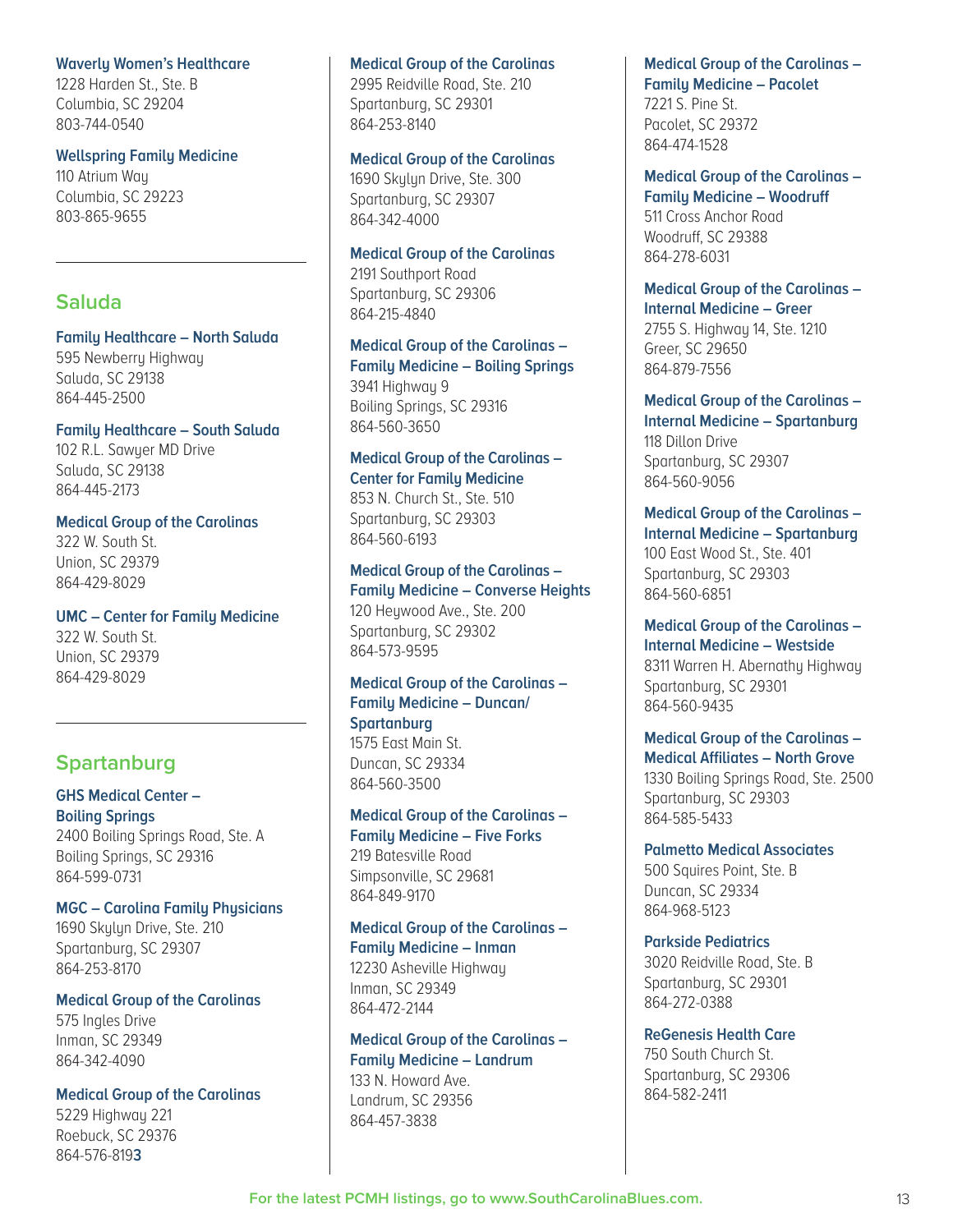## **ReGenesis Health Care – Langdon**

460 Langdon St. Spartanburg, SC 29302 864-582-2411

#### **ReGenesis Health Care – Park Hills**

301 Crescent Ave. Spartanburg, SC 29306 864-582-2411

#### **ReGenesis Health Care – Woodruff**

220 Irbu St. Woodruff, SC 29388 864-670-9415

#### **Skylyn Medical Associates**

1776 Skylyn Drive Spartanburg, SC 29307 864-577-9970

#### **SMC – Center for Family Medicine**

702 S. Alabama Ave. Chesnee, SC 29323 864-560-9100

#### **Westside Internal Medicine**

3070 Reidville Road Spartanburg, SC 29301 864-576-5764

## **Sumter**

**Carolina Family Medicine of Sumter**  115 N. Sumter St., Ste. 400 Sumter, SC 29150 803-774-7425

#### **Colonial Family Practice**

325 Broad St., Ste. 100 Sumter, SC 29150 803-773-5227

#### **Colonial Family Practice**

215 W. Hampton Ave. Sumter, SC 29150 803-773-5227

#### **Colonial Family Practice**

698 Bultman Drive, Ste. A Sumter, SC 29150 803-773-5227

#### **Colonial Family Practice – Wesmark**

308 W. Wesmark Blvd. Sumter, SC 29150 803-773-5227

#### **Palmetto Family Practice**

115 N. Sumter St., Ste. 315 Sumter, SC 29150 803-934-0810

#### **Palmetto Health USC Medical Group**

738 W. Liberty St., Ste. A Sumter, SC 29150 803-775-6374

#### **Sandhills Medical Foundation – Sumter** 425 N. Salem Ave.

Sumter, SC 29150 803-778-2442

# **Williamsburg**

#### **HopeHealth Greeleyville**

86 North Main St. Greeleyville, SC 29056 843-426-2335

# **HopeHealth – Kingstree**

520 Thurgood Marshall Blvd., Ste. B Kingstree, SC 29556 843-355-5628

## **York**

## **First Care Medical Clinic**

1462 Constitution Blvd. Rock Hill, SC 29732 803-909-4040

#### **Metrolina Medical Associates**

2670 Mills Park Drive Rock Hill, SC 29732 803-985-3939

#### **Premier Clinics Rock Hill**

1609 Constitution Blvd. Rock Hill, SC 29732 803-326-3000

# **GEORGIA**

**Hart**

#### **AnMed Health Hartwell Family Medicine**

28 Chandler Center Hartwell, GA 30643 706-376-9852